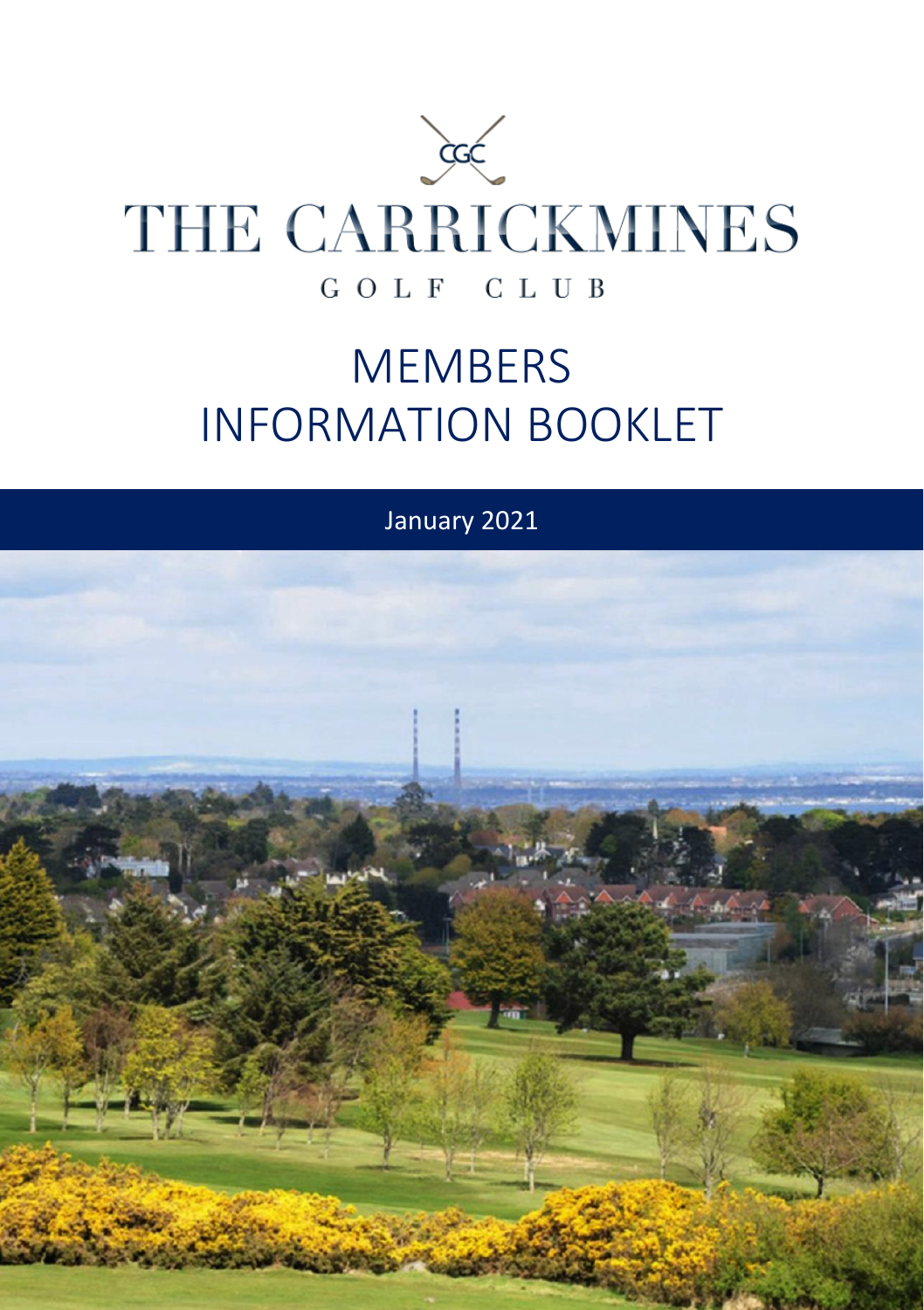## **CONTENTS**

| 5. COMPETITION BOOKING SYSTEMS/ SCORE ENTRY/PRIZE GIVINGS14 |  |
|-------------------------------------------------------------|--|
|                                                             |  |
|                                                             |  |
|                                                             |  |
|                                                             |  |
|                                                             |  |
|                                                             |  |
|                                                             |  |

## Details of current **CGC Officers & Committee Members** are listed in the Fixtures Booklet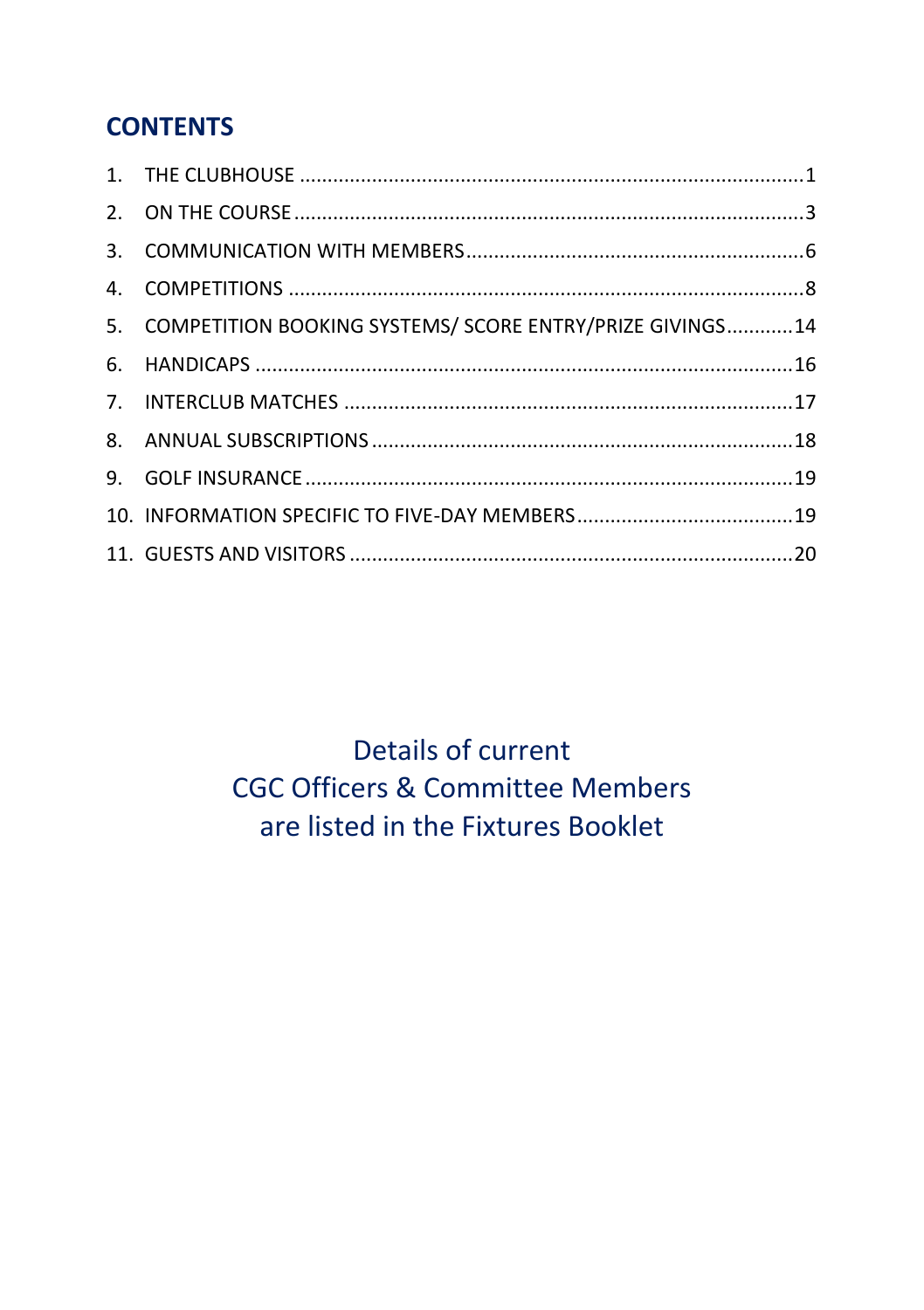## <span id="page-2-0"></span>**1. THE CLUBHOUSE**

## **OPENING HOURS**

The club house is open from 8.00am. Closing times vary during the year. Look out for notices.

## **1.2. CONTACT NUMBERS**

CGC phone number: 01 295 5972 Dial: 1 - Course conditions; 2 - Steward.

## **ACCESS**

An electronic entrance fob is required to access the car park and locker rooms. Fobs can be obtained from the Hon Membership Secretary.

## **MOBILE PHONE USAGE**

The use of mobile phones is not permitted in the bar area.

## 1.5. **DRESS CODE**

Smart casual dress is required.

Golf shoes are **not** permitted in the bar or committee room areas.

## **FOOD AVAILABLE**

A limited menu is available in the bar. Meals are available following main events in the golfing year. Playing groups may also arrange meals with the Steward in advance.

## 1.7 TV

For major sporting events and at other appropriate times members may request the TV to be turned on, providing there is no major event in the bar area at the time. Volume should be kept at a reasonable level with common courtesy to others present.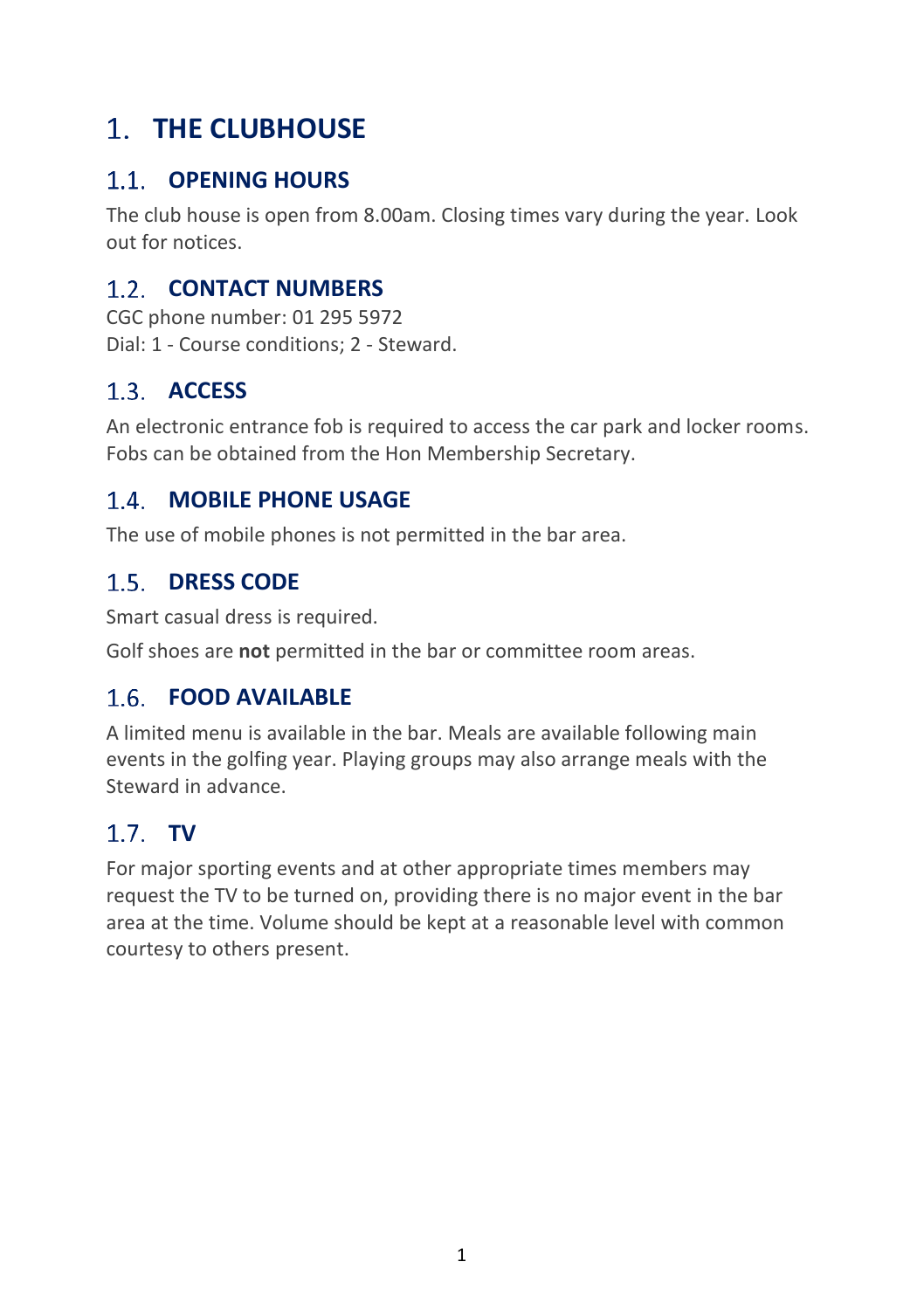## **SMALL LOCKERS / GOLF BAG LOCKERS / CADDY CAR CAGES / PUSH TROLLEYS**

Contact the Hon Membership Secretary if you are interested in renting any of the storage facilities below. Allocation is subject to availability and waiting lists may apply.

## **Lockers**

Available in the locker rooms. Fee €10 p.a.

## **Golf Bag Lockers**

Bag lockers are available in the carousels, which are located in the trolley sheds. Fee : Normal bag - €40 p.a. Large Bag - €60 p.a.

## **Caddy Car Cages**

A limited number of caddy car cages are available for the storage of electric trolleys that fold quite flat e.g. golf gliders. Fee €25 p.a.

## **Trolley Storage**

Trolleys can be stored, at your own risk, in the trolley sheds. Members need their electronic fob to access these.

### *Note: The club is not responsible for any damage or loss.*

## **Push Trolleys**

Push trollevs can be hired from the bar staff at a cost of  $\epsilon$ 2. A  $\epsilon$ 10 deposit is payable and is refunded on return of handle.

## **BUGGY HIRE**

Buggies are available *for members use only*. The charge is €5 for 9 holes and €10 for 18 holes. A €20 deposit is payable and refunded when the key is handed back to the bar staff.

*Please make sure to plug in buggies to electrical connections in the storage sheds at the end of your round so that they are fully charged for the next user.* 

## **1.10. TOWELS**

Towels are available from har staff at a cost of  $f$ 2.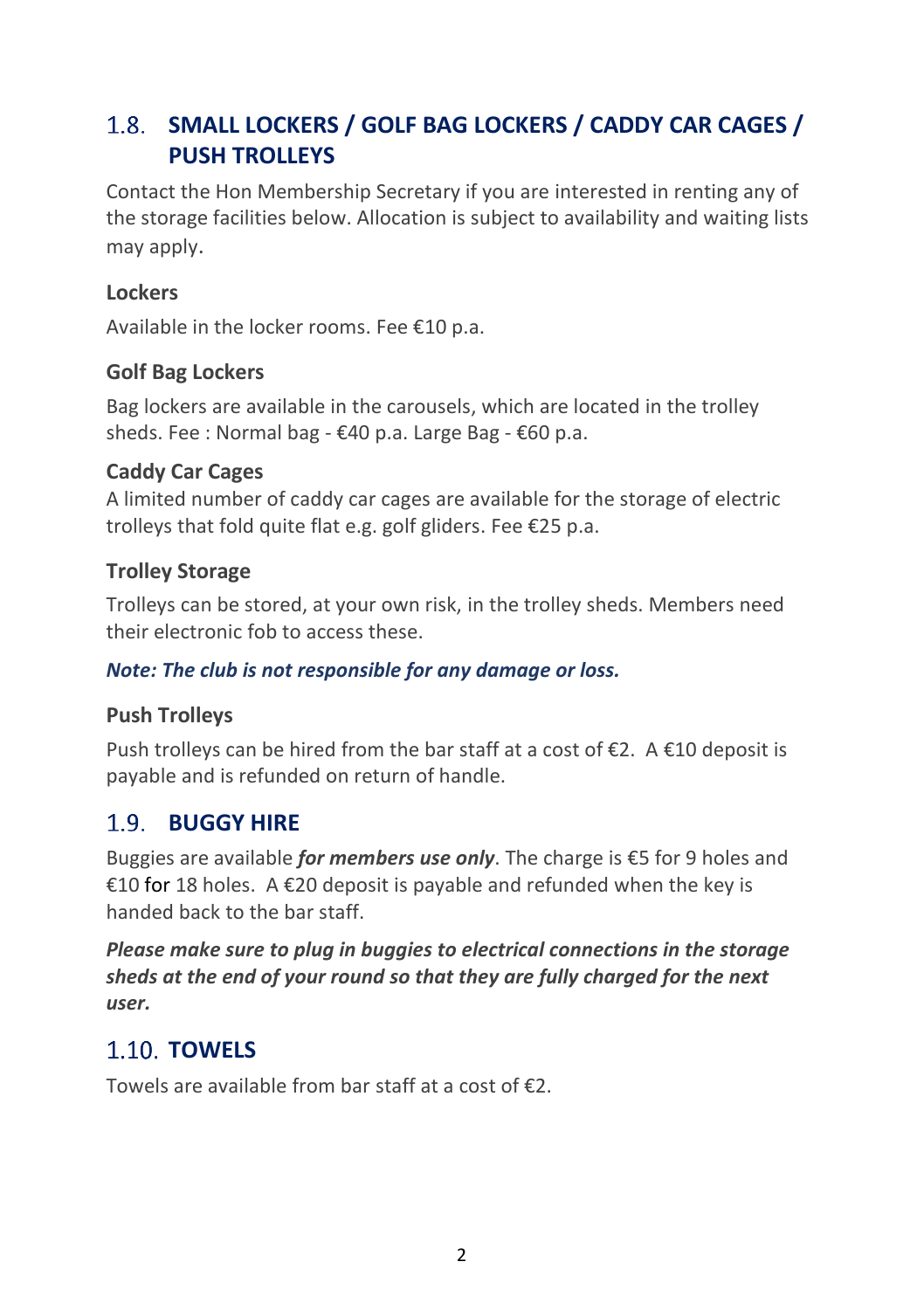## <span id="page-4-0"></span>**ON THE COURSE**

## **COURSE ETIQUETTE**

## **No Disturbance or Distraction**

Players should always show consideration for other players on the course and should not disturb their play by moving, talking or making unnecessary noise.

Players should ensure that any electronic device taken onto the course does not distract other players.

Players should not stand close to, or directly behind the person playing the ball.

## **On the Putting Green**

A player should not stand on another player's line of putt or, when she/he is making a stroke, cast a shadow over the line of putt or stand directly behind the hole when she/he is about to play.

Players should remain on or close to the putting green until all other players in the group have holed out. When everyone has completed the hole, players should immediately leave the putting green.

## **Play at Good Pace and Keep Up**

Players should play at a good pace. It is a group's responsibility to keep up with the group in front. If it loses a clear hole and is delaying the group behind, it should invite the group behind to play through, irrespective of the number of players in that group. Where a group has not lost a clear hole, but it is apparent that the group behind can play faster, it should invite the faster moving group to play through.

## **Be Ready to Play**

Players should arrive at the first tee box 5 minutes before their allotted tee time. They should always be ready to play as soon as it is their turn. Mark your card while others are teeing off.

When playing on or near a putting green, players should leave their bags in a position that will allow them to move quickly away from the green towards the next tee.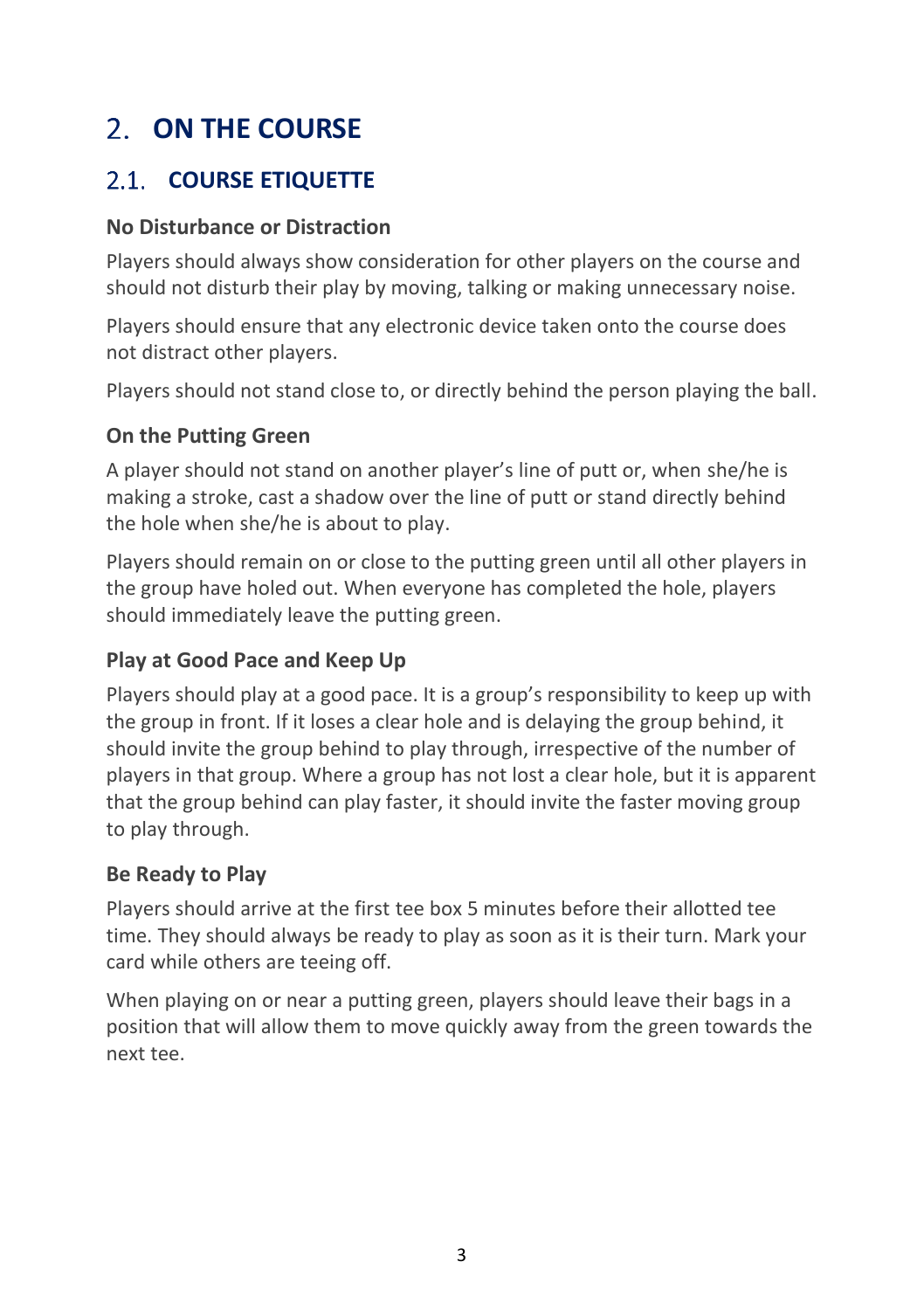## **Ready Golf**

*Ready Golf* is a commonly used term which indicates that players should play when they are ready to do so, rather than adhering strictly to the 'farthest from the hole plays first' stipulation in the Rules of Golf. It applies to stroke play (including SBF). It **does not apply** in match play competitions unless agreed by both parties.

## **Lost Ball**

If a player believes a ball may be lost or out of bounds she/he should play a provisional ball to save time. The maximum time allowed to search for a lost ball is 3 minutes.

Players searching for a ball should signal the players in the group close behind to play through as soon as it becomes apparent that the ball will not easily be found. Having let the group behind play through, they should not continue play until that group has passed and is out of range.

## **Sandbags and Repair of Divots, Pitch-Marks and Damage by Shoes**

Every time you play, you must have a sandbag with you. It is now obligatory to do so. Currently every member should have their own personal sandbag. Sand for filling your bag, and some additional spare bags, are located under the balcony.

Players should carefully repair any divots made by them by filling with sand. Any damage to the putting green made by the impact of a ball (whether made by the individual or not) should be repaired correctly with a pitch mark repairer.

To avoid damage to the rim of the hole players must NOT use the putter head to remove the ball from the hole. They should also be careful using ball retrievers.

## **PRIORITY ON THE COURSE**

Priority is given to the competition of the day. Thereafter people playing matches have priority over casual play. All players should be aware of matches behind them.

When playing casual golf, 3-ball or 4-ball combinations should give way to a 2-ball if there is no one in front of them.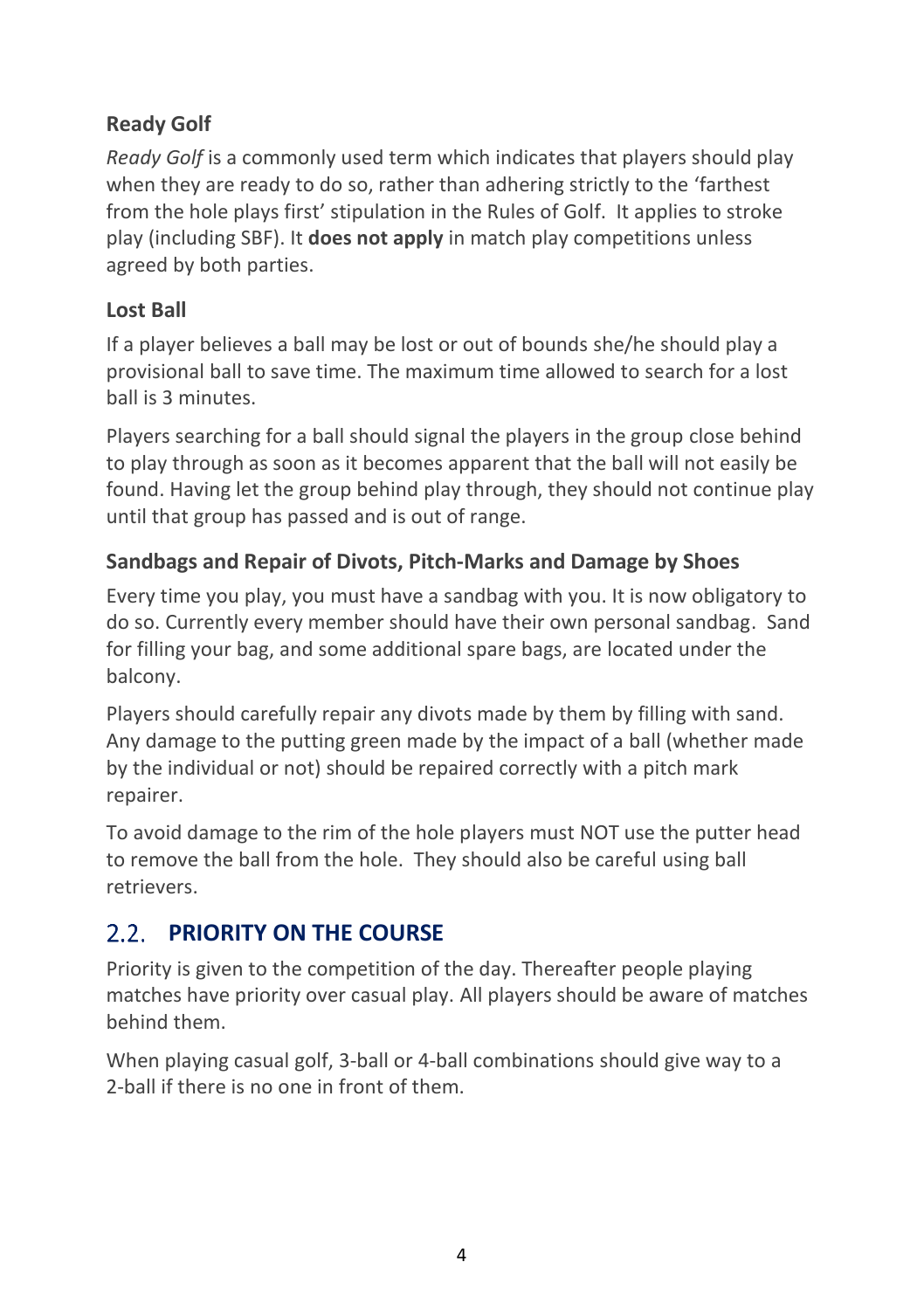## 2.3. **DRESS CODE**

Smart casual dress is essential and soft spikes should be worn.

The following are **not acceptable** on the course:

- Vest-type T-shirts, collarless shirts, sleeveless shirts for men
- Denims, track suits or leggings, rugby or football jerseys, hoodies
- Beach, gym or athletic wear
- Combat trousers or combat shorts
- Trainers or runners
- Trouser legs must not be tucked into socks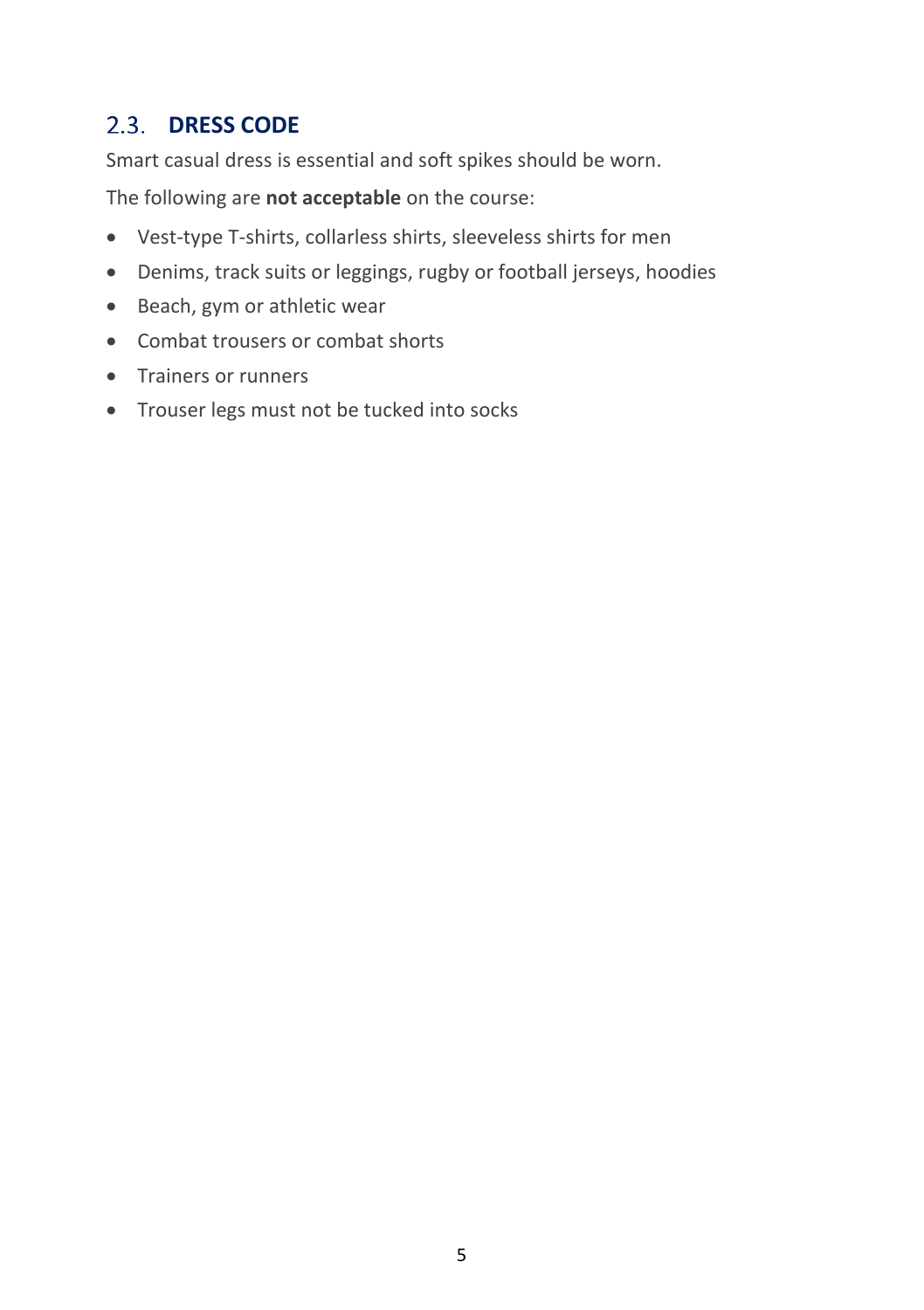## <span id="page-7-0"></span>**COMMUNICATION WITH MEMBERS**

## **CGC WEBSITE**

The club website address is: [www.carrickminesgolfclub.ie](http://www.carrickminesgolfclub.ie/) The main sections are :

- Course
- Become a Member
- Visitors
- Fixtures & Events *(a very detailed tabular calendar of events can be found here).*

You can access the online BRS Booking system from this section.

- Members Area – you need to use this password to access : **CGCMembers**
- Contact

*Note : there is a link to the Calendar, BRS Booking and Club VI login on the footer of all website pages.*

## **FIXTURES BOOKLET**

This is the main reference guide to all regular fixtures for the calendar year ahead. Every member should have one. It provides details of:

- CGC Officers, Committee Members, Steward and Head Greenkeeper
- Team Co-ordinators / Managers
- Competitions dates and type of competition

## **PHONE LISTS**

Contact details of members are available in the locker rooms.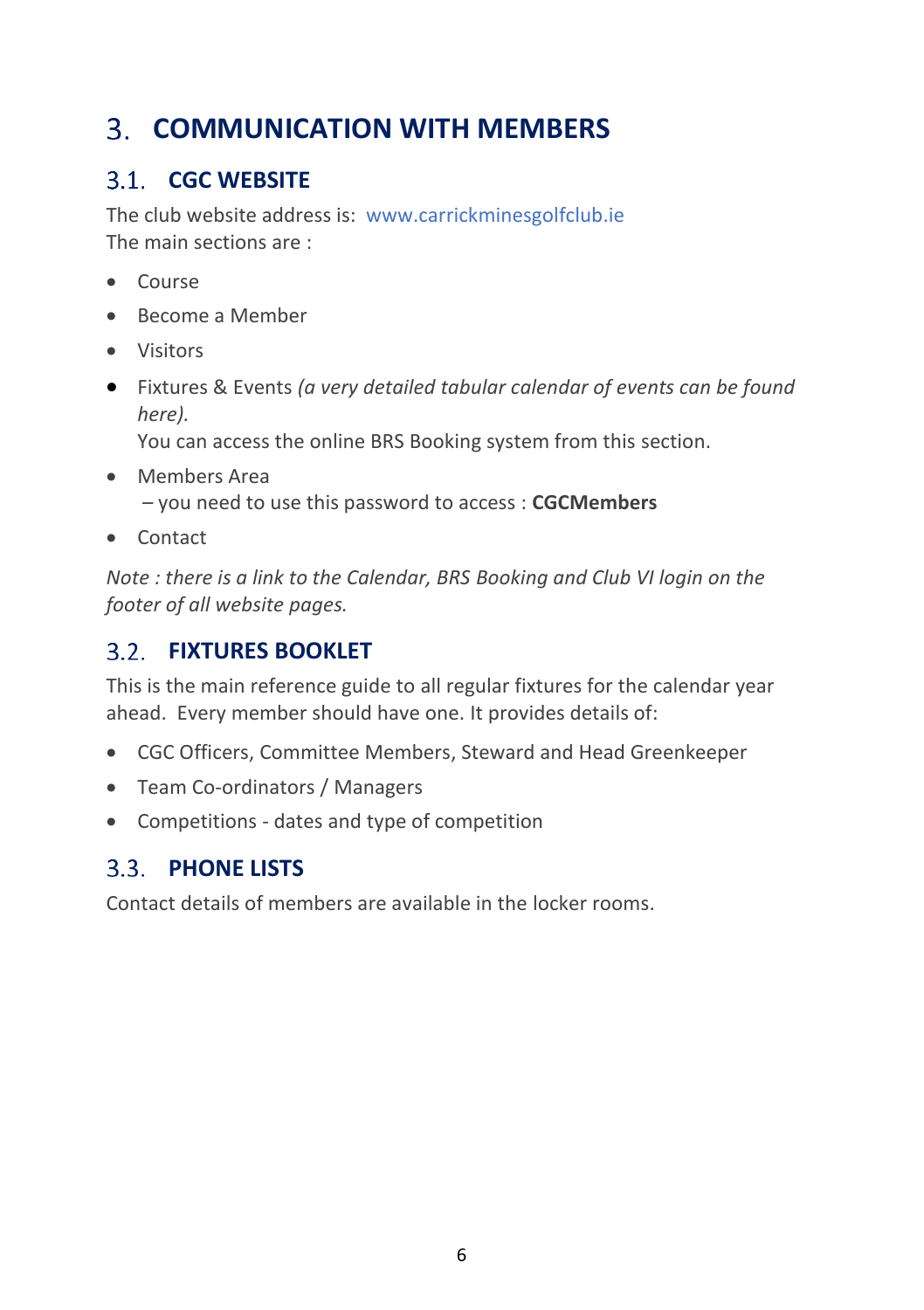## **GENERIC EMAILS**

CGC officers use email to send out information deemed of interest to members including:

- Details of works being carried out on the golf course which may affect play e.g. hollow tining
- Notice regarding works to be carried out in the club house which may affect access to bar area or locker rooms
- Upcoming events e.g. 'Nine and Dine' social evenings
- Details regarding unusual prolonged closure of the course

*Please make sure to review your emails on a regular basis to keep in touch with Club activities.*

## **BOOKING CONFIRMATIONS**

Members booking on the timesheet receive emails confirming date, time and playing partners. Any subsequent change to your booking or playing partners generates another email.

## **COMPETITION RESULTS**

Ladies' competition results are displayed in locker room, communicated by email and posted to [www.HowDidiDo.com](http://www.howdidido.com/)

Mens' competition results are displayed on notice board and posted to [www.HowDidiDo.com](http://www.howdidido.com/)

## **NOTICE BOARDS IN MAIN ENTRANCE & LOCKERS ROOMS**

Notices covering a range of topics are posted on boards in the entrance lobby and locker rooms. Please make sure to check these to keep up with events that might interest you such as competition draws and results.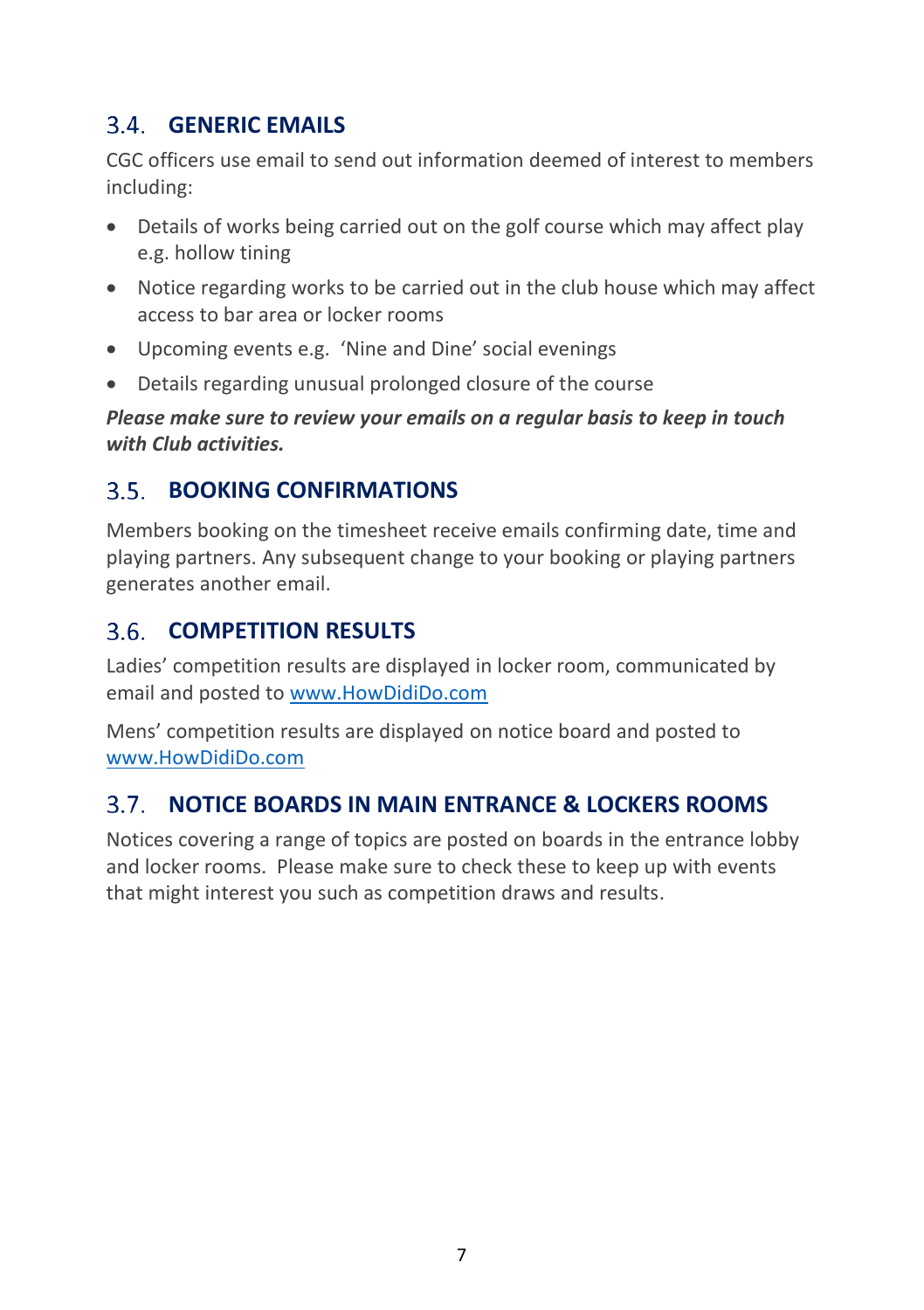## <span id="page-9-0"></span>**COMPETITIONS**

## **GENERAL INFORMATION**

The annual Fixtures Booklet provides colour coded details of weekly competitions, invitation events and other less regular events. The Terms of Competition along with rules pertaining to the different types of competitions are displayed on the notice boards in the locker rooms.

Play is not permitted in any competitions where annual subscriptions remain unpaid (Ref Rule 15.3).

## **WEEKLY COMPETITIONS**

Wednesday is the main competition day for CGC ladies with times available on the booking system. The alternate competition day is Sunday, and timesheet slots are available between 10 and 10.30 am.

Saturday is the main competition day for CGC men and should be booked on the booking system. Refer to the Fixtures Booklet for details.

Any substantive changes to advertised competitions will be emailed to members and posted on the notice board.

Draws are currently not possible.

## **MAJOR COMPETITIONS**

To be eligible to win some of the main competition events such as Captain's Prize, President's Prize etc certain conditions apply. Details are available on the inside cover of the Fixtures Booklet and on notices in locker rooms.

## **4.4. ADDITIONAL QUALIFYING COMPETITIONS**

In addition to the main weekly competitions there are Midweek Singles, Sunday Singles and Bank Holiday Singles competitions throughout the summer. These are qualifying competitions that take place outside of normal competition days and are open to both men and lady members. They provide further opportunity for members to work on their handicap.

There is an option to play 9 or 18 hole qualifying competitions. Members may play at any time during the day but must arrange playing partner(s), sign in and pay (via Purse) on the computer as normal.

*Refer to Fixtures Booklet for specific dates.*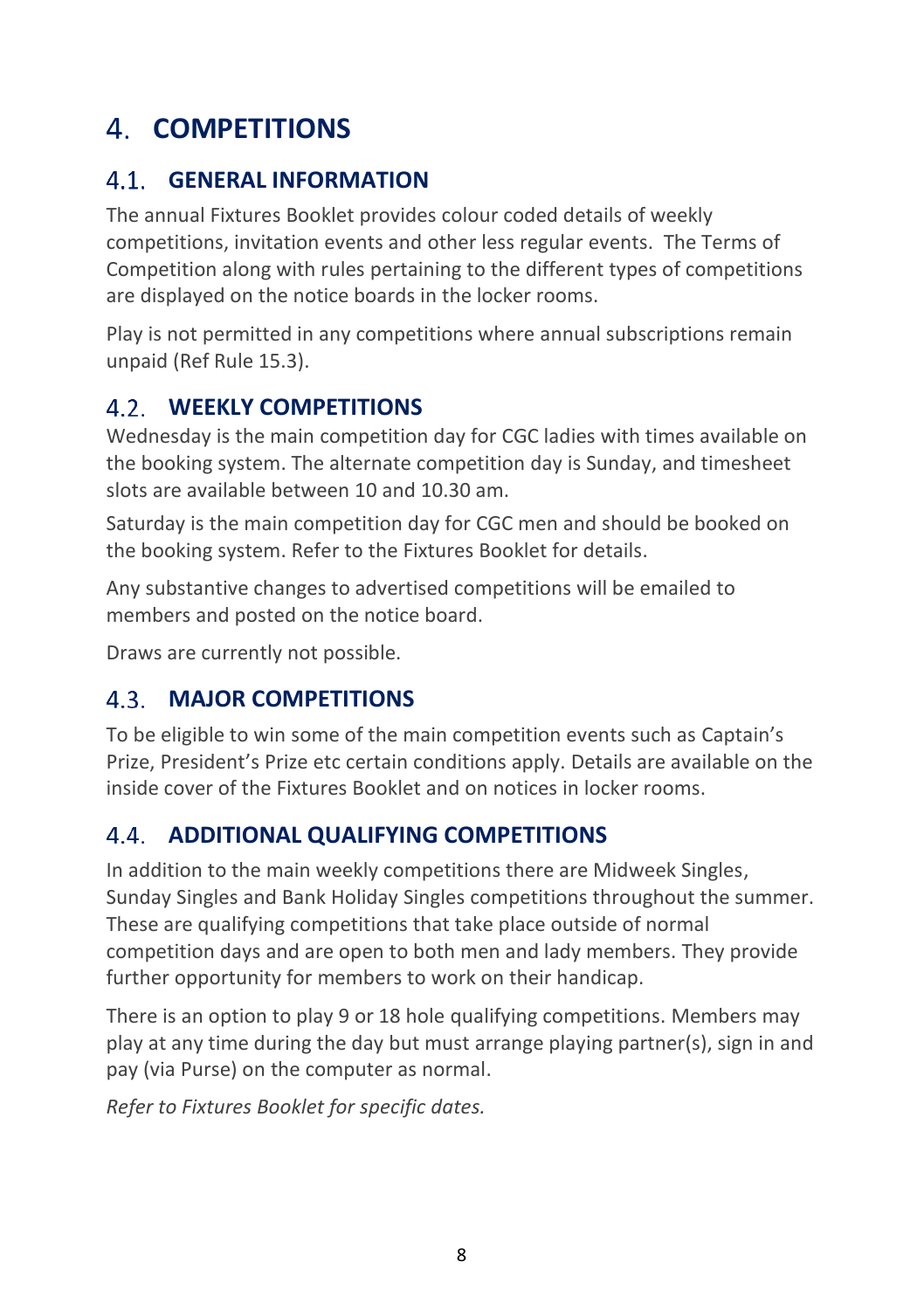## **CASUAL COMPETITIONS – MONDAY BALL / NINE & DINE EVENTS**

### **Monday Ball**

On Mondays throughout the year there is a Ladies' informal 9-hole competition for which no handicap is necessary. This is an easy way for new members to meet existing members. Entry is via the CGC Monday Ball Whats App group and at the end of the year, participants make a donation to a nominated charity in lieu of a competition fee. There is no Monday Ball on Bank Holidays. Contact Monday Ball organisers for further information and to be added to the Whats App group.

## **Nine & Dine**

There are about three of these run on Friday evenings during the summer months and another one during the Xmas period. These are informal events and members may invite guests. Details are available in the Fixtures Booklet with reminders going out via email and notices on the boards.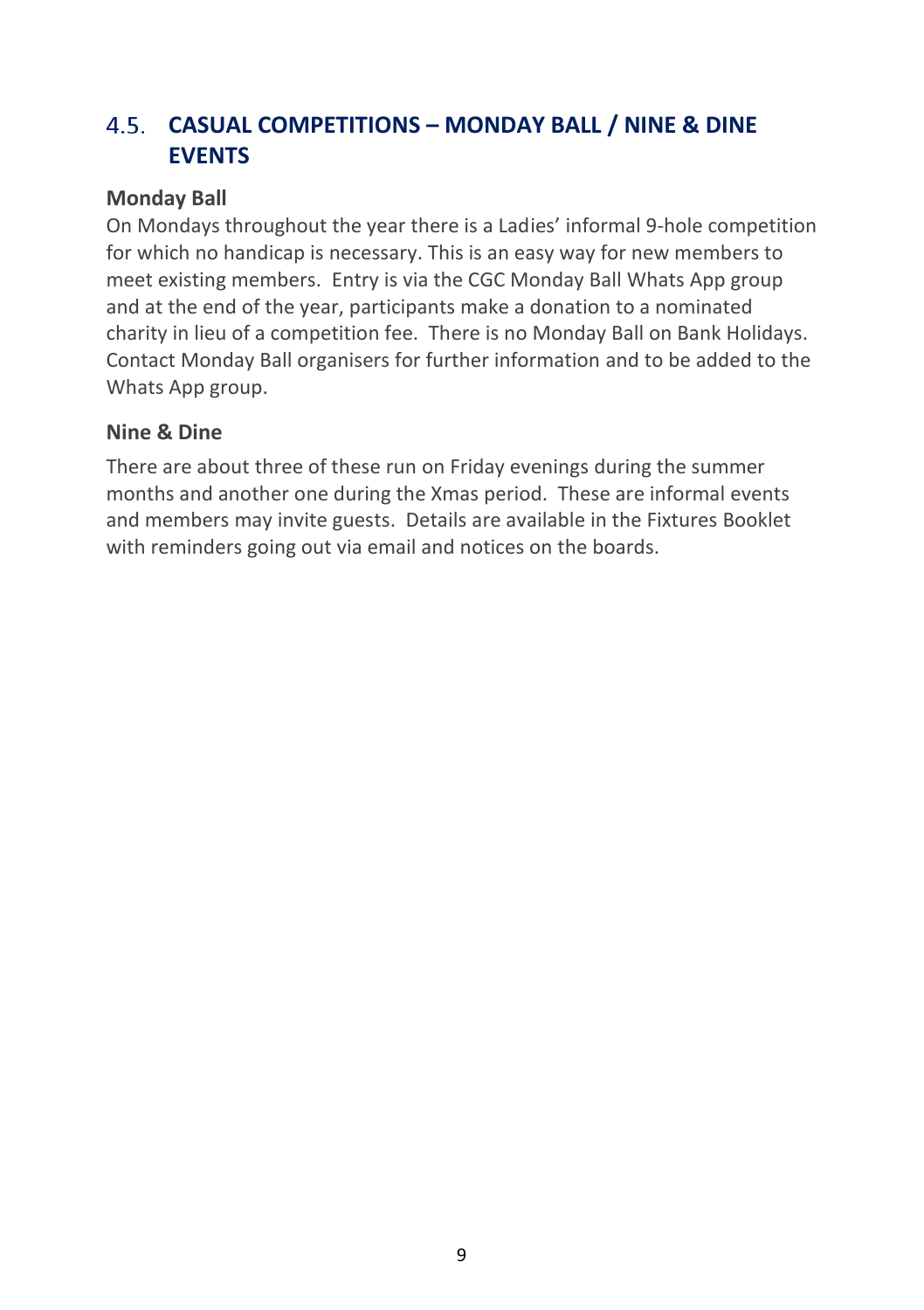## OFFICIAL COMPETITIONS

#### **Midweek**

#### **Midweek Singles**

Take place once a month on either a Tuesday or a Thursday in May, June, August & September. There are also singles competitions on most Bank Holiday Mondays. Open to all members. Refer to fixture card for details.

#### **Wednesday**

#### **Ladies' Competition**

Timesheet mainly covers competition of the day but slots are allocated for men /casual golf as well.

Anyone playing casual golf must give way to competition of the day.

#### **Saturday**

#### **Mens' Competition**

Timesheet mainly covers competition of the day but limited slots are allocated for ladies golf.

Anyone playing casual golf must give way to competition of the day.

| <b>Ladies Alternate Day</b>                                                                                                                                                       | <b>Juniors Comp</b>          |
|-----------------------------------------------------------------------------------------------------------------------------------------------------------------------------------|------------------------------|
| Tee Reserved 10.00 - 10.30 & return                                                                                                                                               | June $-$ Aug : 2.00 $-$ 2.30 |
| <b>One Off Mixed Events</b><br>Shamrock Singles; R & A singles;<br>Vice Presidents Prize; Father & Son;<br><b>Family Foursomes: Captains Charity</b><br>Day; Hilary Little Shield |                              |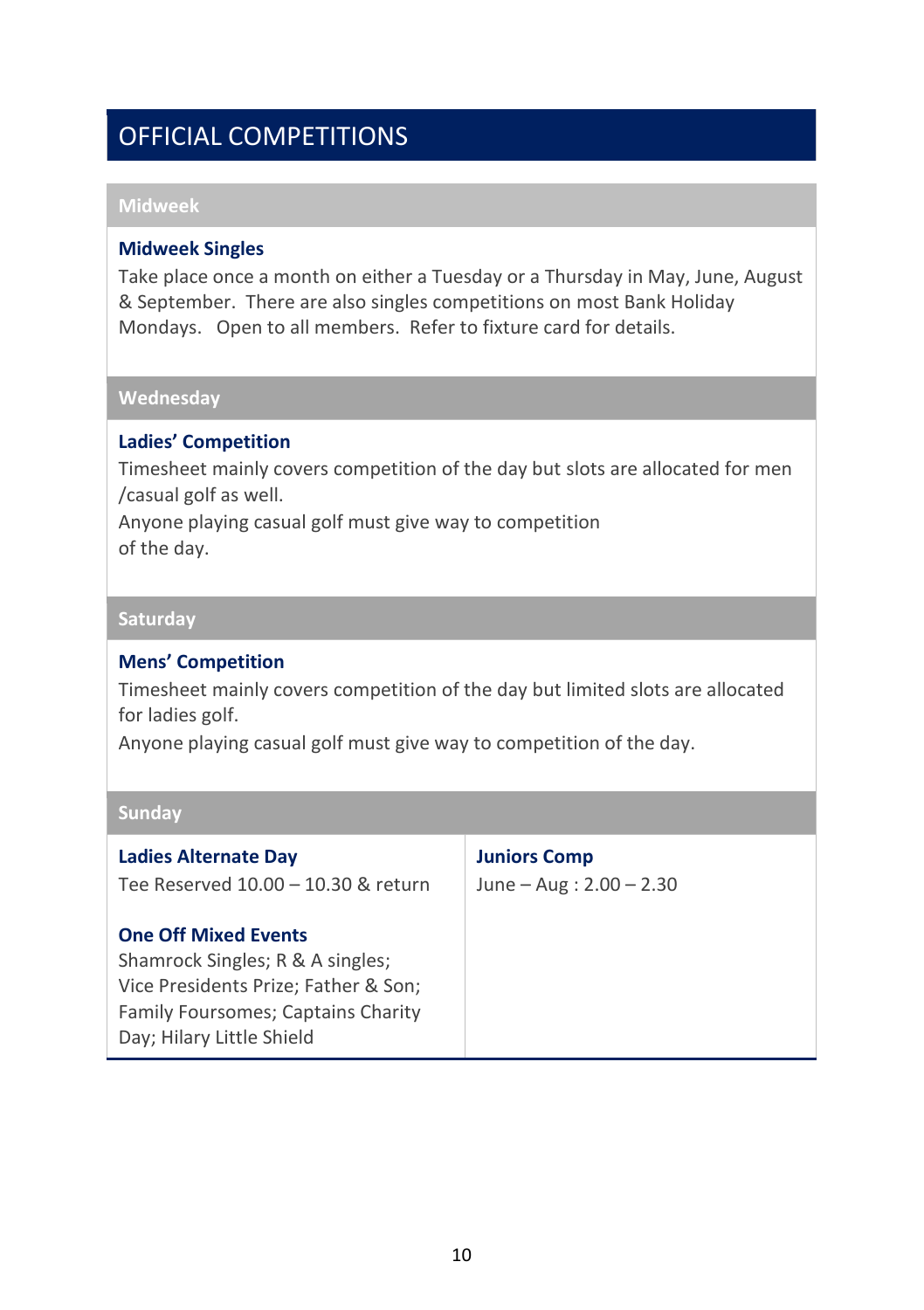## UNOFFICIAL EVENTS

Please note that golfers playing in unofficial events have NO priority on the course.

#### **Monday**

#### **Ladies Monday Ball (9 holes)**

Sign in on the CGC Monday Ball Whats App Group. Book your tee time on BRS.

**Tuesday**

**Male members** 

often play 10.00 - 11.15

#### **Thursday**

**Male members** 

often play 10.00 - 11.15

- The CGC annual Fixtures Booklet contains details of all the regular golfing events that take place.
- Notices of other events not listed in the Fixtures Booklet are displayed on the notice boards.
- Interclub matches against other clubs run by Golf Ireland are marked up on the white notice board outside the entrance to the clubhouse and highlighted on the BRS booking system.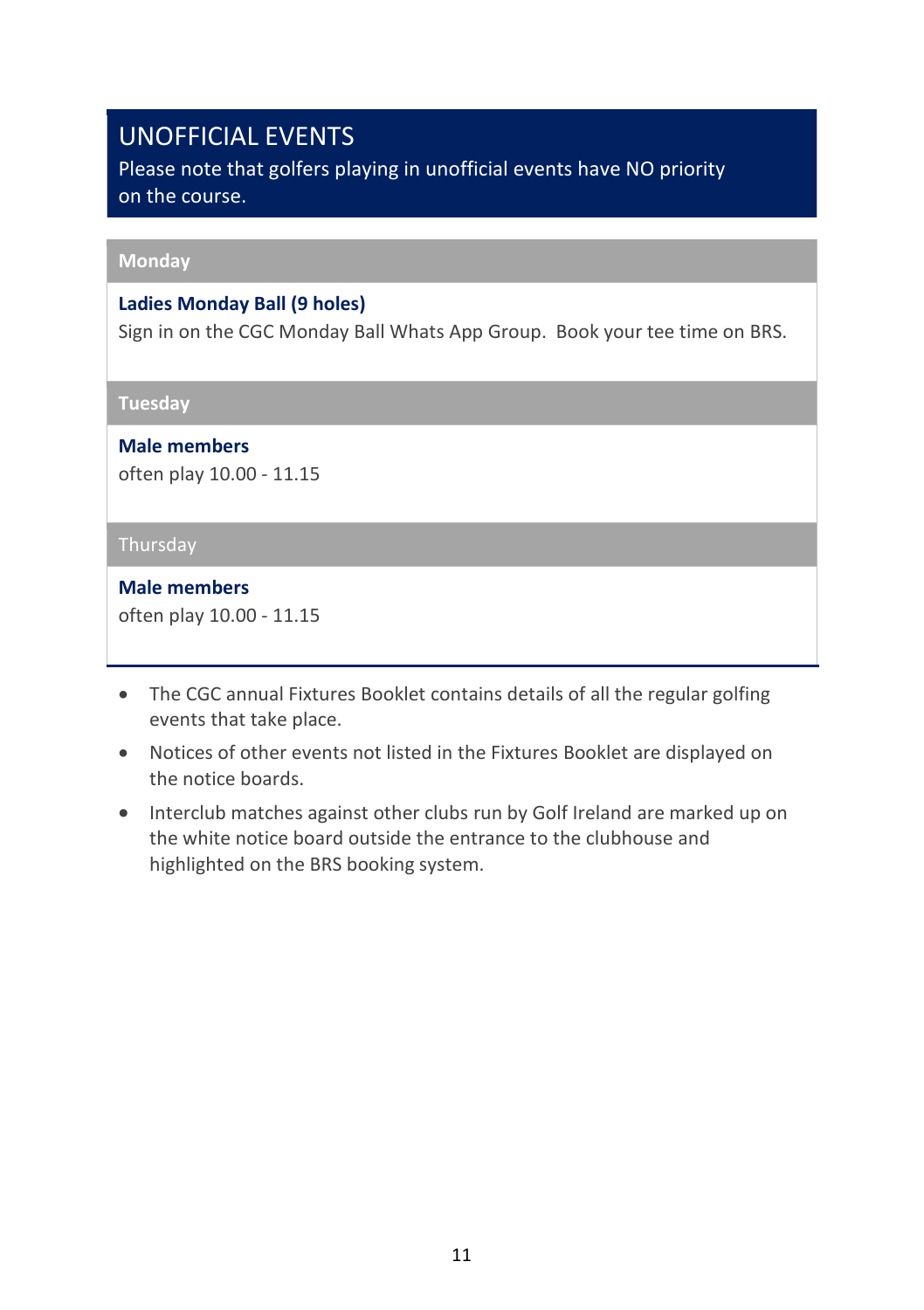## **MATCH PLAY COMPETITIONS**

## **Ladies' Section**

There are a range of match play competitions throughout the year. The main competitions are held in the summer months and those wishing to enter should submit the appropriate application forms or enter on the ClubV1 app normally by the end of March. Draws take place in April and are posted on the notice board in the ladies' locker room and can be viewed on clubV1. It is up to both players to make contact as soon as possible to arrange to play the match by the due date.

During the Winter months there are 9 hole singles and 18 hole foursomes match play competitions.

Certain conditions apply to some of the main competitions so please familiarise yourself with these by reading the Terms of Competition notices in the locker room.

## **Mens' Section**

There are a number of match play competitions during the summer months. Formats include singles, foursomes and mixed foursomes. Foursome partners are randomly drawn so it is not necessary to have a playing partner to enter. Entry sheets are placed on the noticeboard and entries normally close on 31 March.

Certain conditions apply to some of the main competitions so please familiarise yourself with these by reading the Terms of Competition notices in the locker rooms.

A 9-hole match play competition is run over the winter months. The entry sheet for this is posted on the noticeboard in the early Autumn.

Entry to all competitions is now online. When you enter a competition the system will automatically deduct the appropriate entry fee from your purse. Results should be entered online as soon as the match is over. All matches are expected to be played by the due date with any exceptions communicated to the Competition Secretary or match play monitor.

*See the noticeboard for further details.*

## **Finals Day**

This is held in mid-September when some of the final matches for the men's and ladies' competitions are played. It is a social event and Club members who are not playing in the finals are encouraged to come up and support.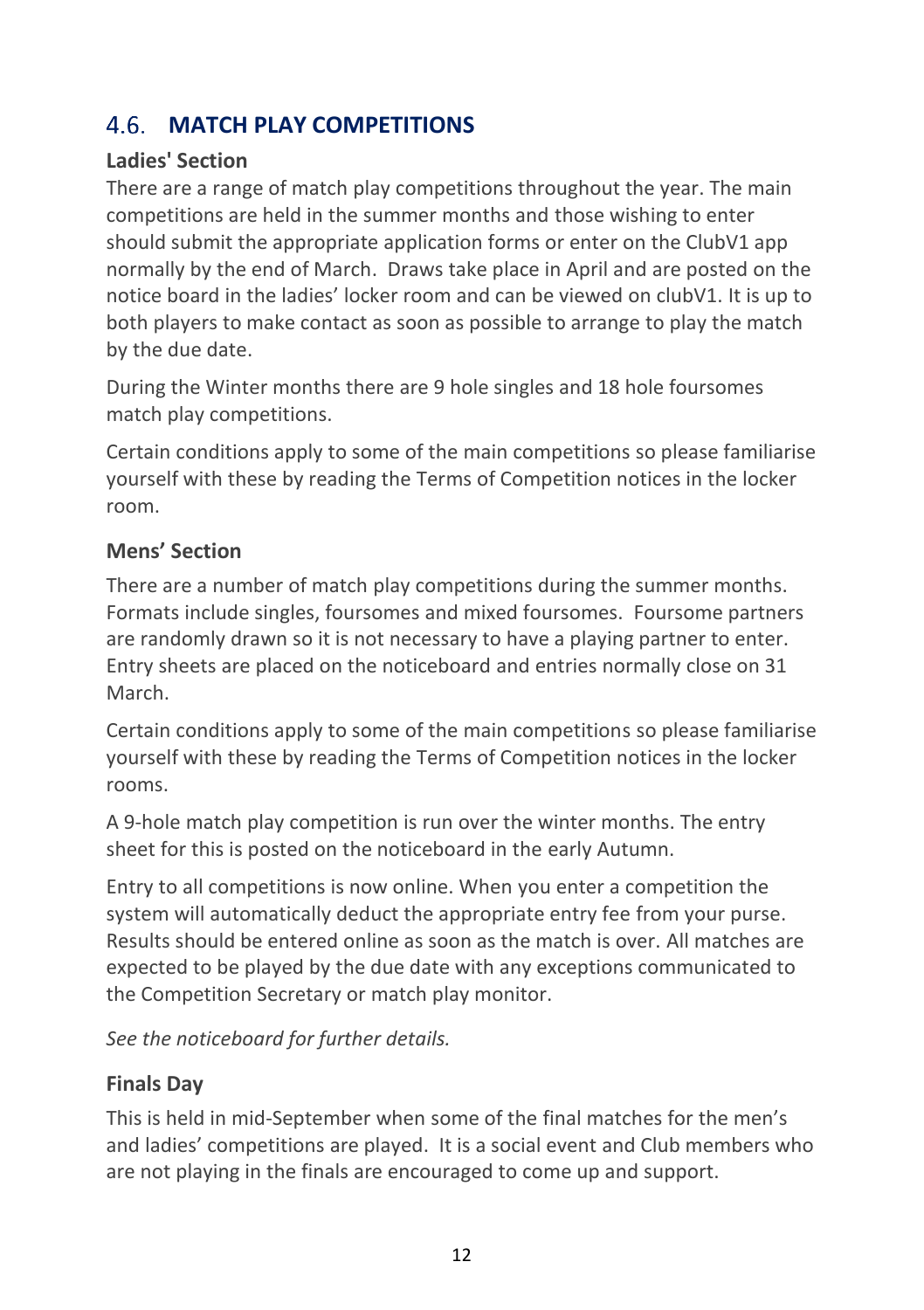## **WINTER & SPRING BOX COMPETITIONS**

## **Ladies**

During the winter and spring months there are a range of Box Matches that both ordinary lady members and 5-day lady members can enter.

*Please check the notice boards in the locker room for further details.*

## **SEMI-OPEN/INVITATION EVENTS**

## **Ladies**

There are a series of semi-open events held throughout the year. Members may invite a varying number of guests depending on the event – check Fixtures Booklet for details. 5-day members may play in invitation events if it is not on a Wednesday. They may however play in a Wednesday invitation event if invited as a guest by an ordinary member.

Food for you and your guests is available at semi-open events.

### **Men**

There are normally 3 invitation fourball competitions held during the summer – one each in June, July and August. Refer to the Fixtures Booklet for dates and starting times. Members are entitled to bring up to three guests. The entry fee covers the cost of golf, dinner and prizes. These events are open to full and 5 day members.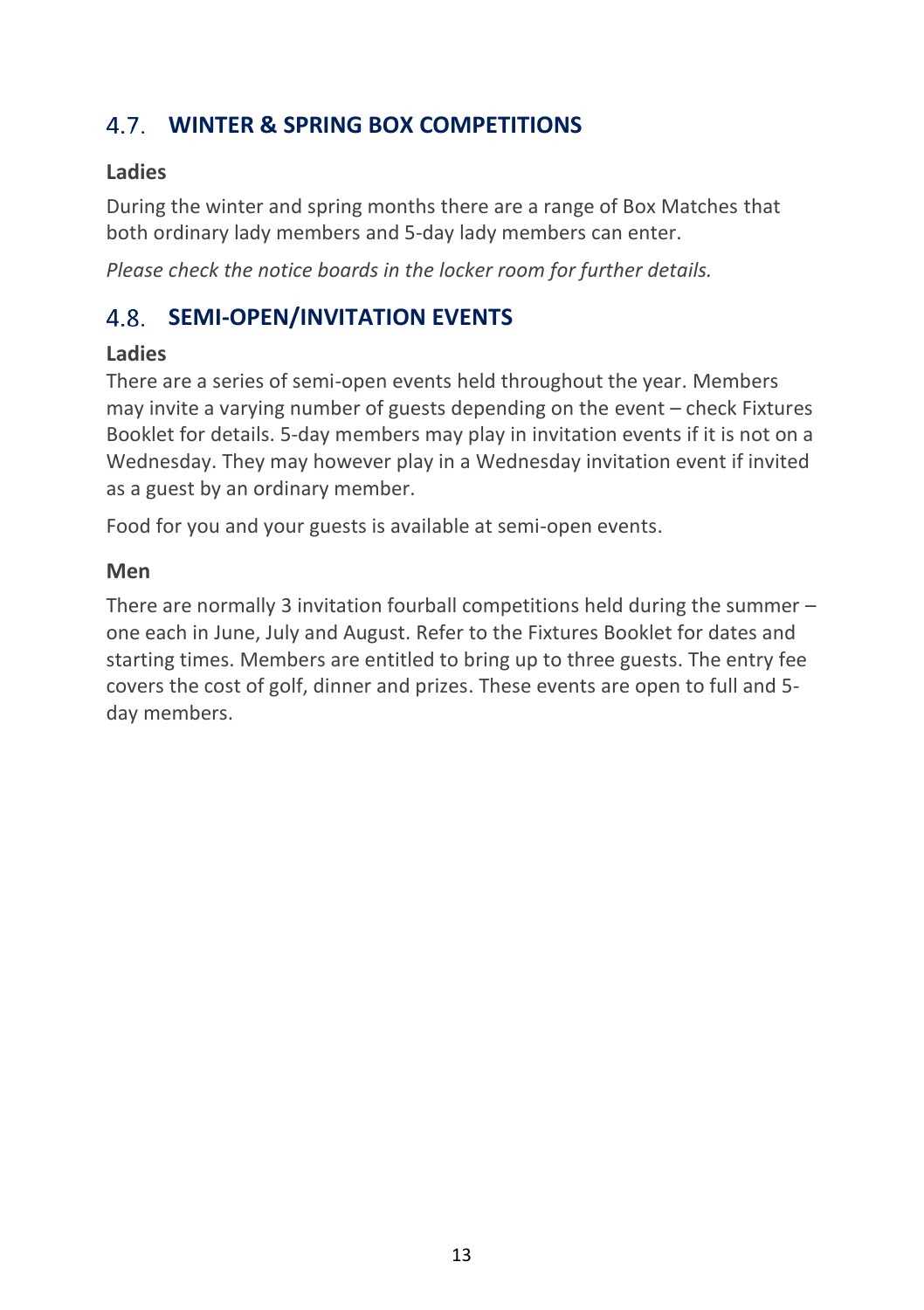## <span id="page-15-0"></span>**COMPETITION BOOKING SYSTEMS/SCORE ENTRY/ PRIZE GIVINGS**

## **BRS BOOKING SYSTEM**

## **Ladies**

Ordinary members may use the online booking system to book tee times for Wednesday competitions and for alternate day Sunday competitions. Generally they may only book themselves and one other person at a time. The system generates an automatic email confirming the booking, and a further email when other people join or leave the line you are on.

## **Men**

Ordinary members may use the online booking system to book tee times for Saturday competitions. They may book all players on a line. This can be three or four players depending on the competition. The system generates an automatic email confirming the booking, and a further email when other people join or leave the line you are on.

**Casual Golf, Midweek Singles & Sunday Competitions (Ladies and Men)** All members can book a full line.

## **Register on BRS**

New members need to register on the system. Go to CGC website > Fixtures and Events > BRS Golf, Tee Booking System > Register. An email is generated when your account is activated and you will then be able to login and book teetimes.

The BRS APP is available for download to a mobile phone. This allows members to book tee-times for competitions from their phones.

## **ONLINE COMPETITION ENTRY & FEES**

## **Online Entry** *– check if available you may need to use HowDidiDo App*

Prior to playing a competition, all players should first 'Sign-In' at the computer terminal in the lobby and attach the printed label to their score card. Scores should be entered in the computer on completion of the round. It is a requirement that all cards be returned, including no-scores and no-returns. Scorecards should be placed in the appropriate drawer below the computer screen – ladies use the drawer on the left and men use the drawer on the right.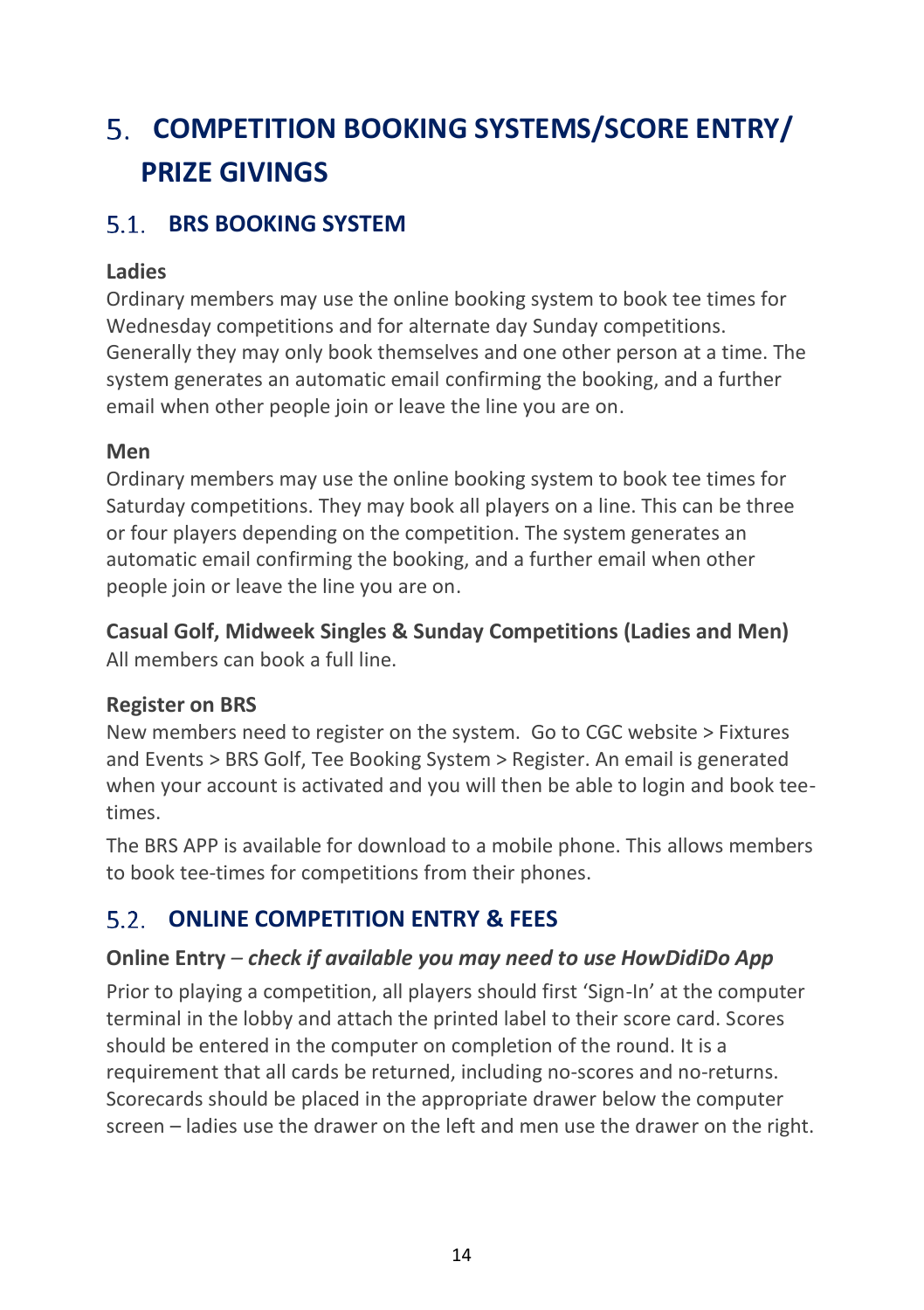During the winter months if entering both 9 and 18-hole competitions, please enter each competition separately and place both stickers on the scorecard.

*If the computer is unreasonably slow, please persist. If you cannot enter your score, please text Competition Secretary.* 

## **Competition fees**

In 2020 the Club introduced **the purse system** for the payment of competition fees. The appropriate entry fee is displayed on the screen and taken from your account, when you sign-in to the competition on the computer. Cash will still be required for Charity Days and Invitation Competitions.

### **Purse**

The purse system is linked to your Golf Ireland number. You can put funds on your purse either online: via Club VI Members Hub app/website or the HowDoiPay website; OR if you prefer you can top up in the Bar in the clubhouse with cash or a debit card and your Golf Ireland card. Contact Competition Secretary for further details.

It is advisable to keep your purse topped up to enable competition entry.

## **HowDidiDo App**

Members may sign in and pay for competitions and also enter scores using the HowDidiDo App. Select '*Todays Golf'* and follow prompts.

## **WINNERS AND PRIZE GIVINGS**

Competition results are displayed in the locker rooms, circulated by email or available on HowDidiDo. Prizes are not presented each week but at special prize giving events which generally coincide with other events in the Club. Please refer to notice board and Fixtures Booklet for dates and details.

Prize winners are expected to attend prize givings and for main prizes should inform the Competition Secretary if they cannot attend. Where prizes have been donated a Thank You card to the donor is recommended.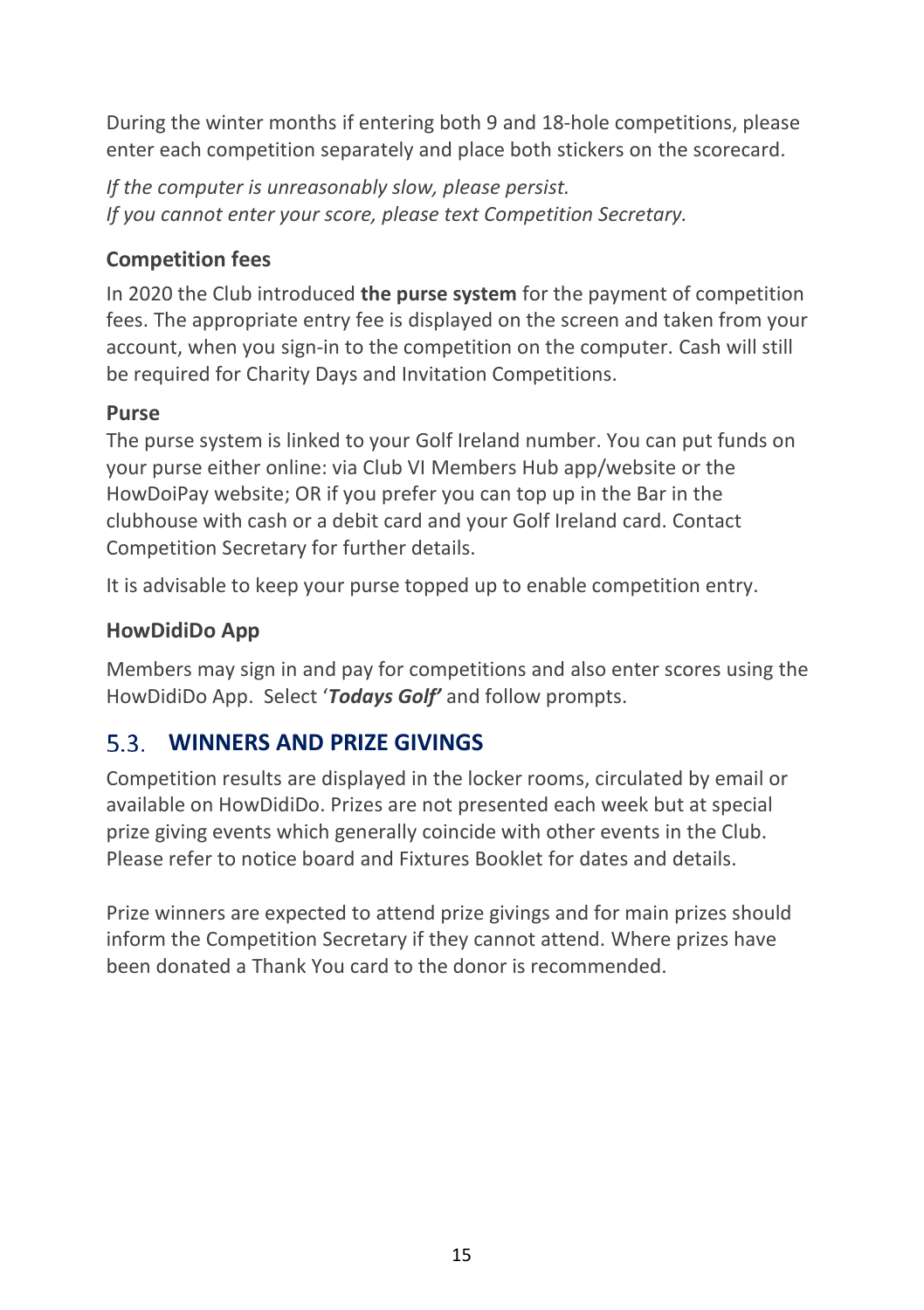## <span id="page-17-0"></span>**HANDICAPS**

## **WHEN A MEMBER DOES NOT ALREADY HAVE A HANDICAP**

If you are joining CGC and do not already have a Golf Ireland handicap index you need to submit 3 x 18-hole cards or 6 x 9-hole cards (front 9 only) to the Handicap Secretary.

If you join when the Winter Course is in play, no lifting and dropping in the rough is permitted. However lifting and placing on the fairway is permitted when playing these rounds.

Cards should be retained by member until all completed. They should then be submitted altogether to the Handicap Secretary.

## **WHEN YOU ALREADY HAVE A HANDICAP**

If you are joining CGC, already have a Golf Ireland handicap index and wish CGC to be your home course, you need to provide a handicap certificate to the appropriate CGC Handicap Secretary.

If you are joining CGC but keeping your handicap in another club you need to provide the appropriate Handicap Secretary with details of your Golf Ireland number and handicap index.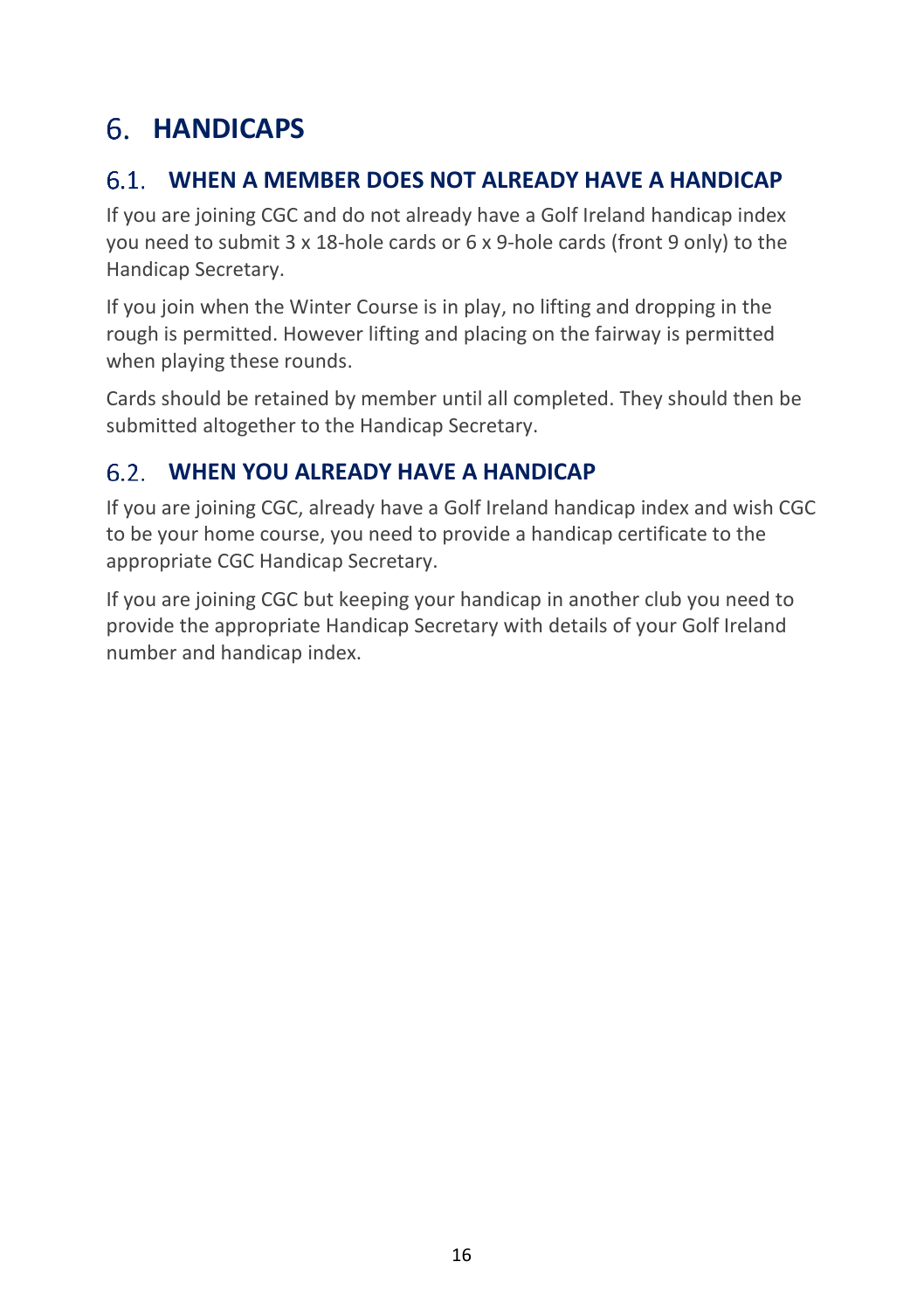## <span id="page-18-0"></span>**INTERCLUB MATCHES**

## **INTRODUCTION**

From March onwards members may be involved in a range of interclub team matches. Each team has a manager and assistant and they may contact you to see if you are interested in going on the panel for possible team selection. Names of team managers are posted on the notice board.

## **CLUB UNIFORM FOR INTERCLUB MATCHES**

All club clothing / merchandise is available to order on the CGC website.

## **Ladies**

Navy trousers / shorts / skirt, white shirt and CGC sweater.

Please see the noticeboard for updates and further details.

## **Men**

Blue club shirt, navy jumper or  $\frac{1}{2}$  zip top and navy trousers. Please see the noticeboard for updates and further details.

## **7.3 TEAM COACHING**

In advance of the interclub matches CGC often arranges some group coaching sessions for interested members. Watch out for notices in the locker rooms and sign up if interested.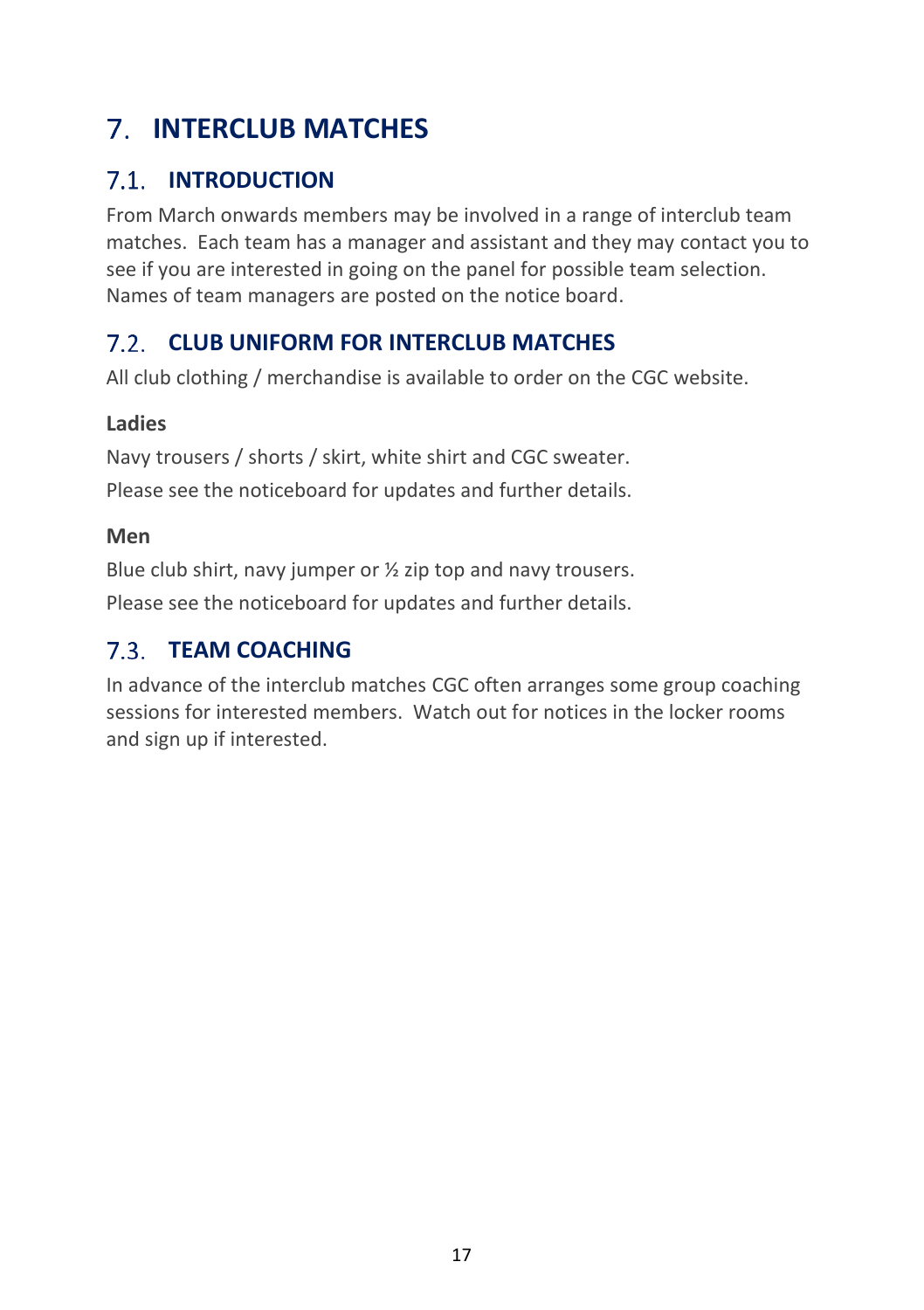## <span id="page-19-0"></span>**ANNUAL SUBSCRIPTIONS**

## **8.1 NEW MEMBERS**

Members joining CGC during the year pay a subscription fee proportionate to the remaining months of the membership year plus any applicable entrance fees. Subscription fees must be paid by the date listed on the invoice. New members may start using the course on payment of fees. Details of current rates are available on the website or from the Hon Membership Secretary.

#### **EXISTING MEMBERS**   $8.2$

Members receive an annual bill detailing their annual subscriptions and related charges. Prompt payment is expected. Sanctions will apply for delayed payments. Please refer to CGC Rules 15.1 - 15.5. on the website or contact the Hon Membership Secretary for full details.

## **8.3 BAG TAGS**

In 2020 CGC introduced Bag Tags for members. These are issued on payment of annual subscription. The tag includes a disc which shows the year (2020, 2021 etc) that membership has been paid for. These tags should be placed in a prominent position on your bags. As there have been a lot of new members recently joining the club displaying the tags will help staff to identify whether players are members or visitors.

Full Members have been issued Blue Tags; while other categories such as Juniors and Five Day members have been issued Yellow Tags.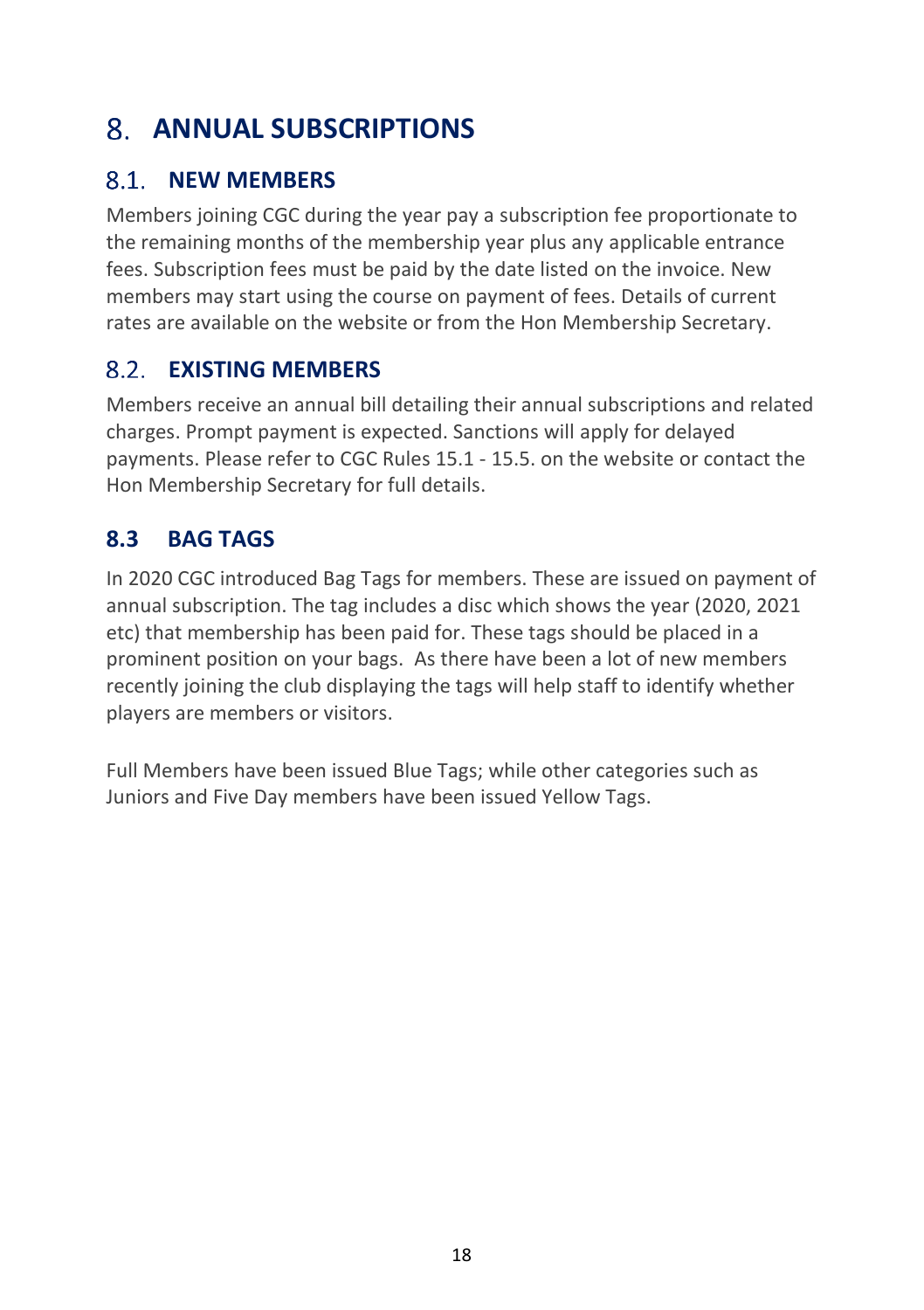## <span id="page-20-0"></span>**GOLF INSURANCE**

## **CLUB POLICY**

From 2021, all playing members should have insurance. Details of the scheme can be viewed on the club website. The premium is billed annually along with the annual subscription.

## <span id="page-20-1"></span>**INFORMATION SPECIFIC TO FIVE-DAY MEMBERS**

## **PLAY ARRANGEMENTS**

Five-day membership allows you to play golf, including competitions on Mondays, Tuesdays, Thursdays and Fridays and Sundays.

Please consult the Fixtures Booklet for other events for which Five-day members are eligible (usually in blue print).

## 10.2. **CONTACTS**

<span id="page-20-2"></span>The name of the committee members acting as Five-day member co-ordinators are available on the back page of the Fixtures Booklet.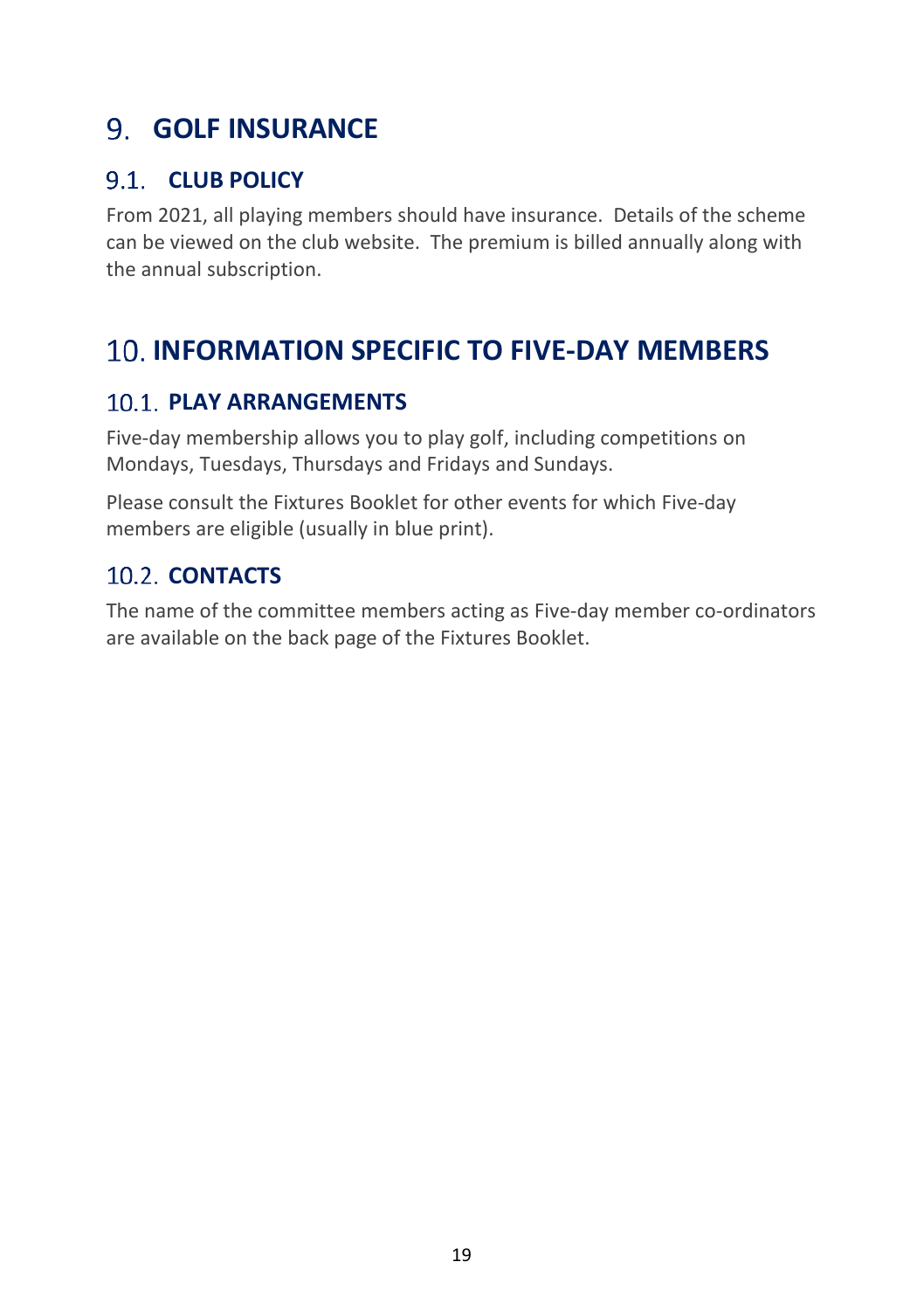## **GUESTS AND VISITORS**

## **GUESTS WITH MEMBERS**

Members may bring in up to three guests at a time on Mondays, Tuesdays, Thursdays, Fridays and Sundays. Guests must be signed in at the bar counter and green fees paid before going on the course. Guests are not permitted on Wednesdays and Saturdays.

| <b>Current Rates:</b> | Weekday | Sunday |
|-----------------------|---------|--------|
| 18 holes              | €15     | €20    |
| 9 holes               | €8      | €10    |

From October 2018 onwards - any guest introduced by the same member *more than six times in the same subscription year* will pay full green fee rates on the seventh and each subsequent introduction.

## **Guests with Junior Members**

Junior Members may introduce one Junior Member of another Golf Club on Mondays, Tuesdays, Thursdays, or Fridays.

*Current Rate :* €2

## **GREEN FEES FOR VISITORS**

Green fees from visitors not playing with a member are most welcome on Mondays, Tuesdays, Thursdays, Fridays and Sundays. Green fees must be paid before going on the course. Green fees are **not permitted** on Wednesdays, Saturdays and Bank Holidays.

| <b>Current Rates:</b> | Weekday | Sunday |
|-----------------------|---------|--------|
| 18 Holes              | €35     | €40    |
| 9 Holes               | €20     | €25    |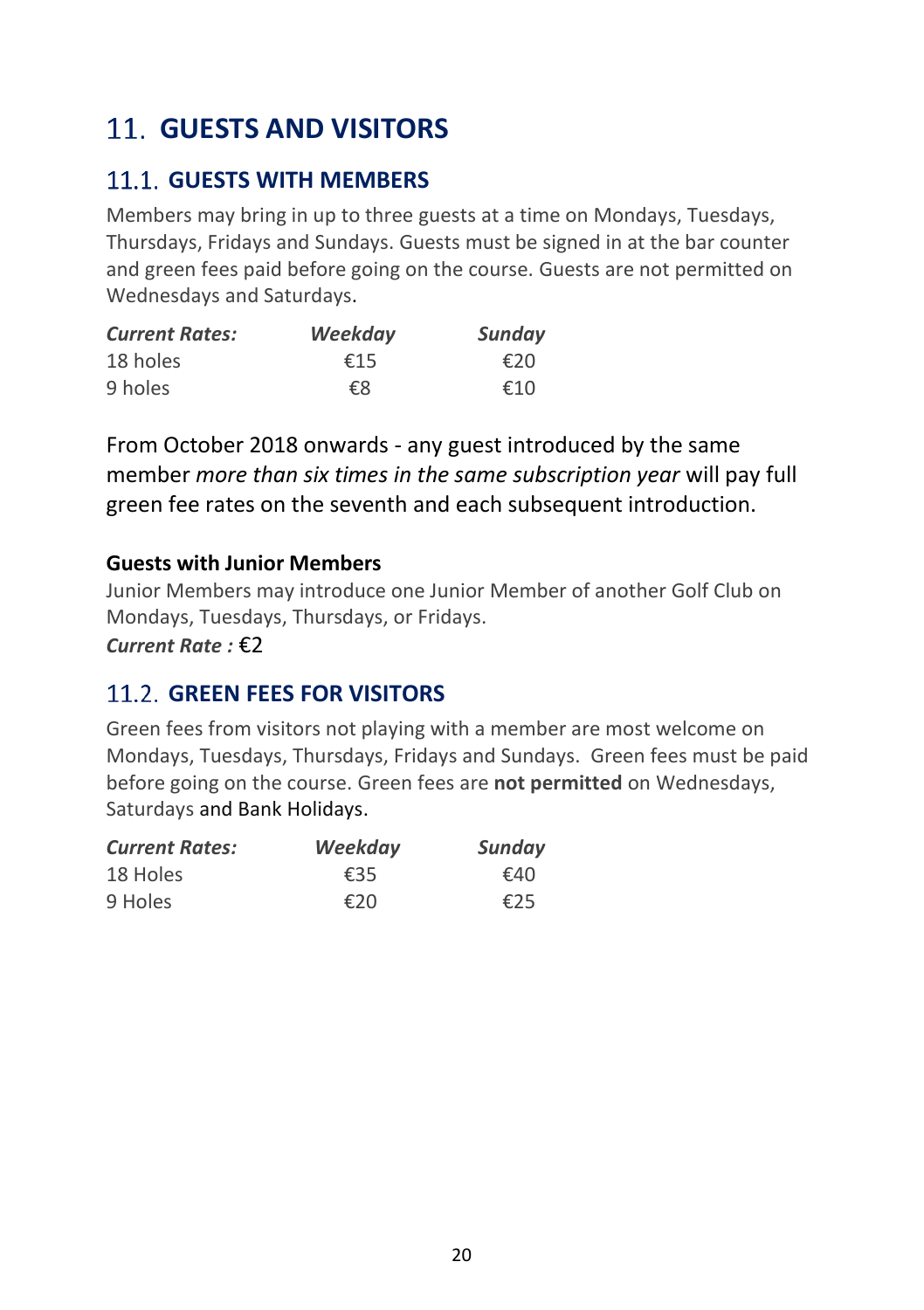*We hope the content of this information booklet clarifies many of the issues that habitually arise. However, it is not exhaustive so please do not hesitate to contact your sponsors, CGC officers or committee members with any other queries you might have. Happy golfing!*

The CGC Committee, January 2021